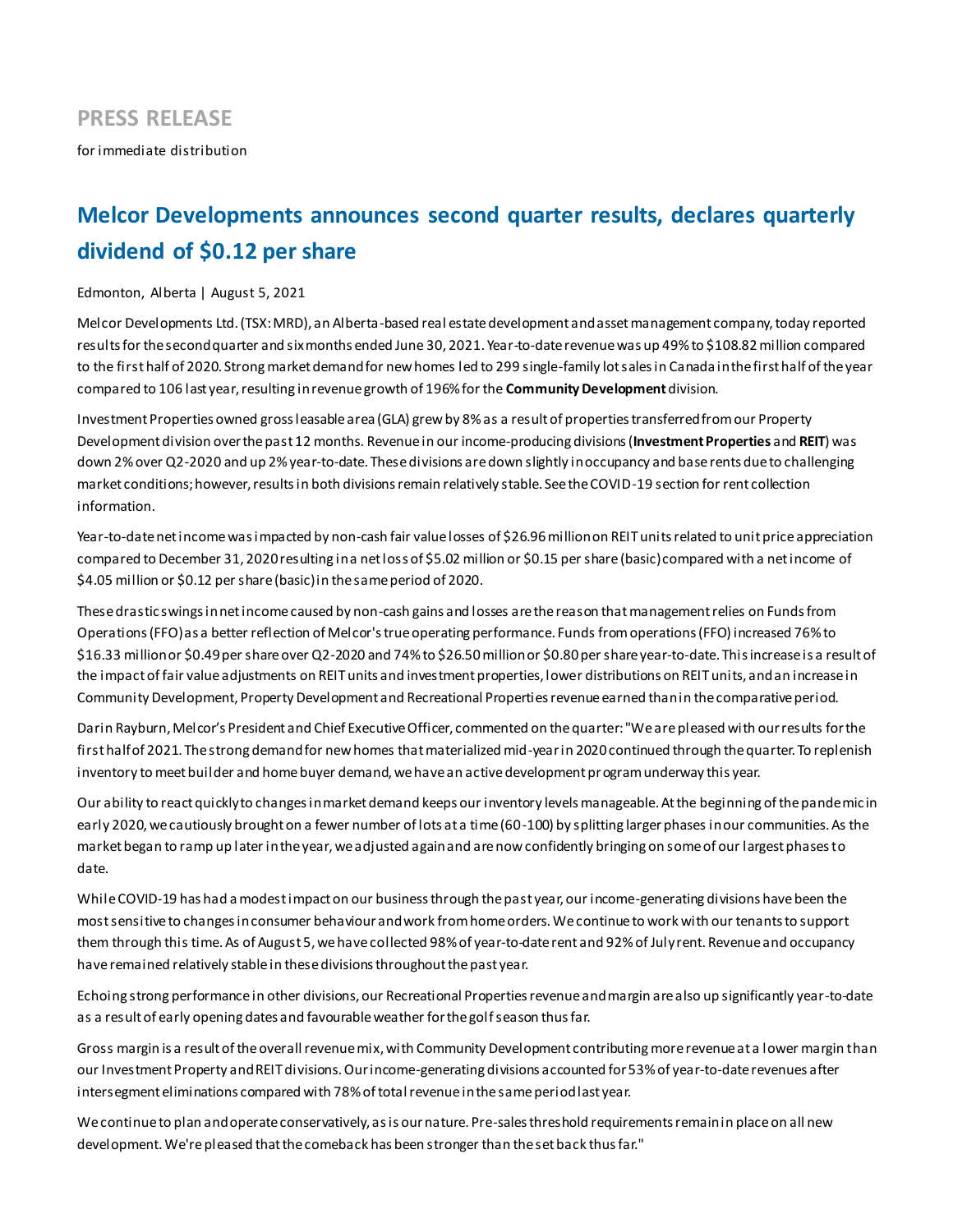The Board today declared a quarterly dividend of \$0.12 per share, payable on September 30, 2021 to shareholders of record on September 15, 2021. The dividend is an eligible dividend for Canadian tax purposes.

# Second Quarter Results

Given the longer term nature of real estate development, comparison of any three-month period may not be meaningful.

Revenue in Q2-2021 was up 68% over Q2-2020 and 49% year-to-date as a result of strong demand for new homes in Canada. Lot sales, which can have a significant impact on quarterly results, are uneven by nature and it is difficult to predict when they will close. We typically see the most revenue from lot sales in the third and fourth quarters as that is when plans typically register; however, the strong market demand that began mid-2020 continues at a steady pace and contributed to the 196% increase in Community Development revenue year-to-date. Community Development also sold 22.69 acres of raw, commercial and industrial land for \$4.68 million year-to-date. No land sales occurred in the comparable period.

The US community development model differs from Canadian markets, resulting in the majority of revenue occurring in a single quarter. Builders buy lots in bulk from Melcor to finish and build homes to sell to homeowners. Builders sales to homeowners remained strong through the second quarter. Demand for additional lots in our Harmony development in Colorado remains high and we are nearing completion of the third phase for sale to builders this fall.

Investment properties owned gross leasable area (GLA) grew by 8% as a result of properties transferred from our Property Development division overthe past 12 months. Revenue from our income-generating Investment Properties and REIT divisions decreased 2% over Q2-2020 due to lower base rent and straight-line rent adjustments offset by other revenue, such as onetime lease termination fees. Excluding these fees, income-generating revenue was down by 13% due to lower occupancy and weighted average base rents related to COVID-19 lease adjustments. We continue to both renew tenants and lease new space.

# **FINANCIAL HIGHLIGHTS**

- Revenue is up 68% in the quarter and 49% year-to-date as a result of increased lot and land sales. Revenue from singlefamily lot sales was up 179% to \$47.50 million year-to-date (YTD-2020 - \$17.06 million). Land sales contributed \$4.13 million to revenue before eliminations in the second quarter compared to \$nil sales in Q2-2020.
- Funds from operations (FFO) increased 76% over Q2-2020 and 74% year-to-date. This increase is a result of the impact of fair value adjustments on REIT units and investment properties, lower distributions on REIT units, and an increase in Community Development, Property Development and Recreational Properties revenue earned than in the comparative period.
- Net income of \$9.01 million in Q2-2021 and the year-to-date loss of \$5.02 million are a result of the dramatic swings in noncash fair value adjustments on investment properties and REIT units and increased finance costs offset by increased revenue. The change in the REIT's unit price has a counter-intuitive impact on net income as an increase in unit value decreases net income. These losses are driven by market forces outside of Melcor's control and are a key reason we focus on FFO as a truer measure of our financial performance.

### **DIVISIONAL OPERATING HIGHLIGHTS**

• The **Community Development** division isfocused on replenishing inventory in all regions after successfully reducing inventory throughout 2020. To date we have approved the development of 25 new phases in 14 existing communities and 1 new community, representing 1,721 single-family lots (including duplex and townhome sites) and 3.33 acres for multi-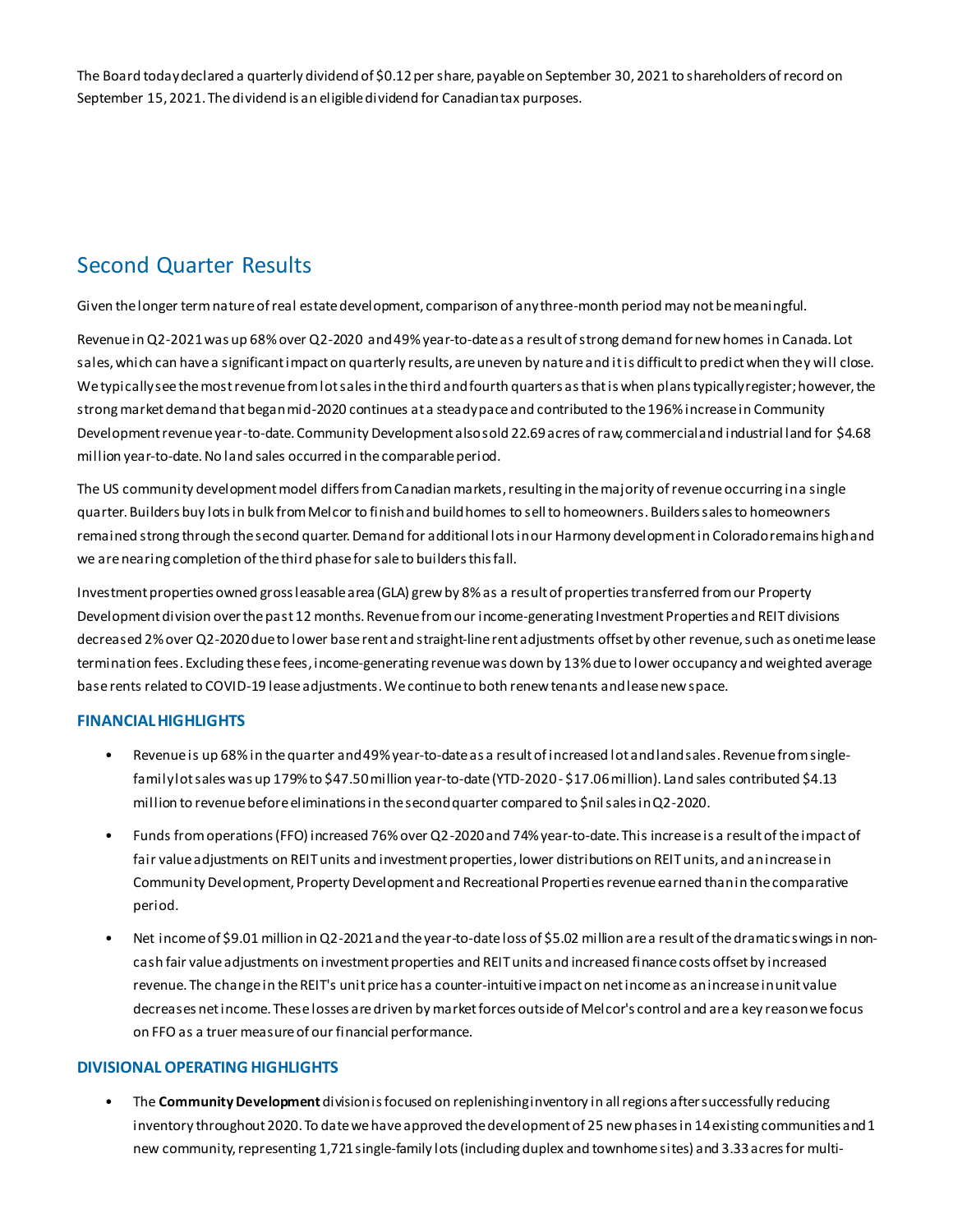family development. As outlined above, this includes the launch of a new community known as Cobblestone Creek in Airdrie, AB.

Sales activity remains healthy in all Canadian markets, including satellite communities such as St. Albert, Spruce Grove, Airdrie and Cochrane. Year-to-date, we sold 299 single-family lots compared to 106 in the first six months of 2020. We continue to move new communities and additional phases in existing neighbourhoods through the municipal approval process.

While interest in all areas remains high, the Kelowna market had an exceptionally strong first half of the year with 72 singlefamily lots sold. All lots in North Clifton and BlueSky phase 7 are sold or under contract.

Interest in Harmony (Aurora, CO) also remained strong throughout the quarter as builders move through their inventory.

- The **Property Development**team has a total of 92,705 sf in 4 projects (Greenwich, Chestermere Station, Jensen Lakes Crossing and Clearview Market) currently under construction. Property Development transferred a 6,517 sf building at The District to Investment Properties in Q2-2021. A further 42,046 sf is complete and awaiting lease-up and transfer in 3 projects: The District, Woodbend Market, and Clearview Market.
- Total GLA under management has increased 3% via transfers from **Property Development**(136,240 sf), partially offset by the sale of a 24,154 sf office property in Arizona over the trailing 12 months. Revenue in our income-producing divisions (**Investment Properties** and **REIT**) was down 2% over Q2-2020. These divisions are down slightly in occupancy and base rents due to challenging market conditions; however, results in both divisions remain relatively stable. See the COVID-19 section for rent collection information.

The investment property portfolio fair value increased in Q2-2021 with gains of \$3.88 million compared to fair value losses of \$61.89 in Q2-2020.

• Our **Recreational Properties** year-to-date revenue increased 68% to \$4.63 million due to mild spring weather allowing earlier course opening dates and favourable weather throughout the season thus far.

# **RETURNING VALUE**

- We continue to return value to our shareholders and unitholders:
	- We paid a quarterly dividend of \$0.10 per share in March and June 2021.
	- On August 5, 2021 we declared a quarterly dividend of \$0.12 per share, payable on September 30, 2021 to shareholders of record on September 15, 2021. The dividend is an eligible dividend for Canadian tax purposes.
	- The REIT paid monthly distributions of \$0.035 per trust unit in the first half of the year for an ACFO payout ratio of 62% in the quarter and 57% year-to-date. Distributions declared July 15, 2021 remained at \$0.035 per trust unit pending the board review of the reforecast budget for the remainder of the year. On July 27, 2021, the REIT declared a distribution of \$0.04 per trust unit for the months of August and September, 2021, which is an increase of 14% to the monthly distribution. The August distribution is payable on September 15, 2021 to unitholders on record August 31, 2021. The September distribution is payable on October 15, 2021 to unitholders on record September 30, 2021.

# **SUBSEQUENT EVENTS - Asset Disposition**

• On July 30, 2021 we sold a 10 unit brownstone in Arizona for gross proceeds of \$7,312 (US\$5,900). The price was settled in cash, excluding working capital adjustments.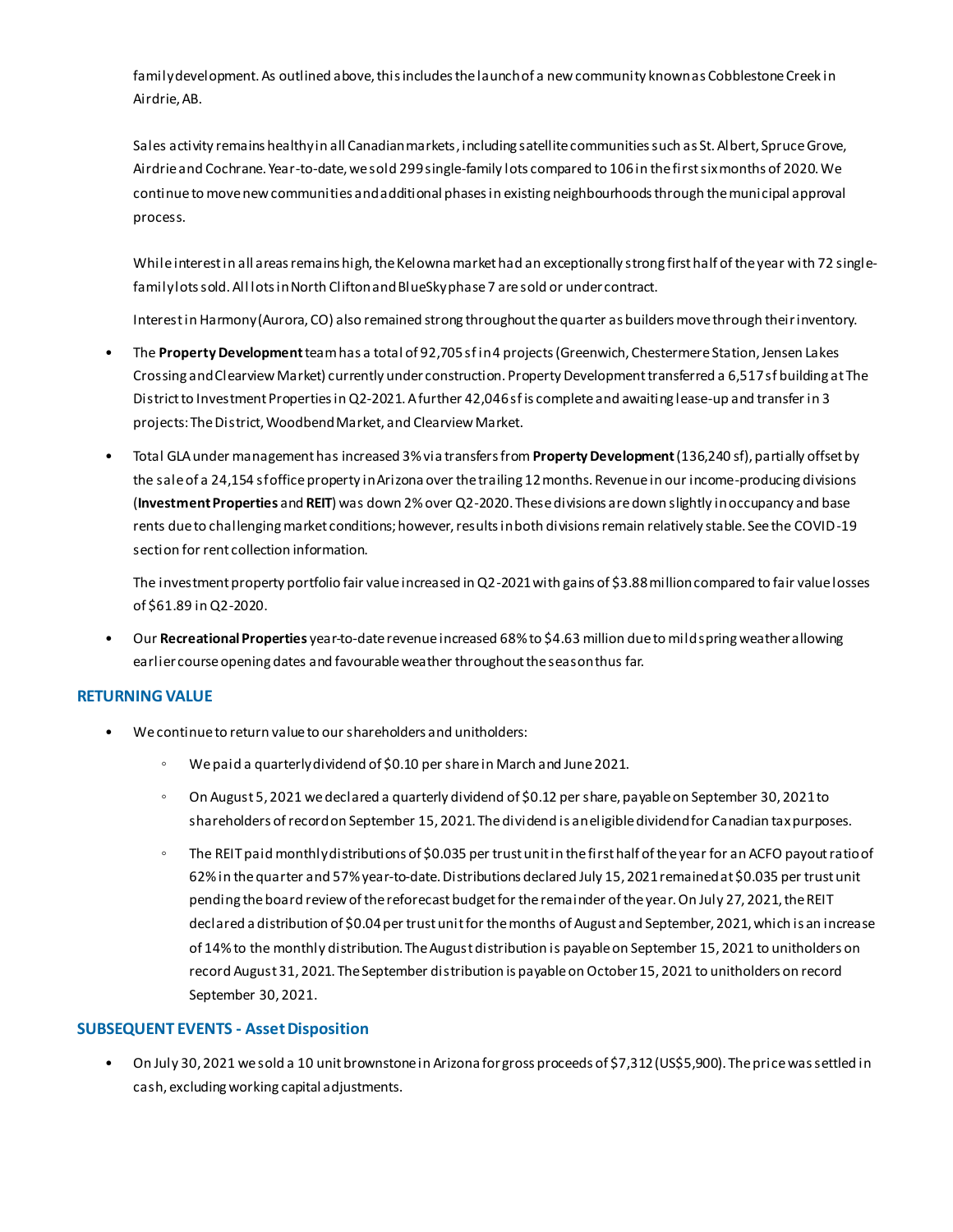# Selected Highlights

| (\$000s except as noted)       | <b>Three-months</b> |           |             | <b>Six months</b> |           |             |
|--------------------------------|---------------------|-----------|-------------|-------------------|-----------|-------------|
|                                | 30-Jun-21           | 30-Jun-20 | Change      | 30-Jun-21         | 30-Jun-20 | Change      |
| Revenue                        | 65,547              | 39,053    | 67.8 %      | 108,817           | 72,820    | 49.4 %      |
| Gross margin $(\%)$ *          | 45.8%               | 49.5%     | $(7.5)$ %   | 48.3 %            | 50.2 %    | (3.8)%      |
| Netincome (loss)               | 9,014               | (62, 590) | $(114.4)\%$ | (5,019)           | 4,050     | $(223.9)\%$ |
| Funds from operations (FFO)*   | 16,326              | 9,276     | 76.0 %      | 26,500            | 15,201    | 74.3 %      |
| Per Share Data (\$)            |                     |           |             |                   |           |             |
| Basic earnings (loss)          | 0.27                | (1.88)    | $(114.4)\%$ | (0.15)            | 0.12      | $(225.0)\%$ |
| Diluted earnings (loss)        | 0.27                | (1.88)    | $(114.4)\%$ | (0.15)            | 0.12      | $(225.0)$ % |
| Funds from operations *        | 0.49                | 0.28      | 75.0 %      | 0.80              | 0.46      | 73.9 %      |
| As at (\$000s except as noted) |                     |           |             | 30-Jun-21         | 31-Dec-20 | Change      |
| Shareholders' equity           |                     |           |             | 1,061,418         | 1,077,429 | $(1.5)$ %   |
| Total assets                   |                     |           |             | 2,014,864         | 2,001,285 | 0.7%        |
| Per Share Data (\$)            |                     |           |             |                   |           |             |
| Book value*                    |                     |           |             | 32.10             | 32.56     | (1.4)%      |

#### **MD&A and Financial Statements**

Information included in this press release is a summary of results. This press release should be read in conjunction with Mel cor's consolidated financial statements and management's discussion and analysis for the three and six months ended June 30, 2021, which can be found on the company's website at www.Melcor.ca or on SEDAR (www.sedar.com).

#### **About Melcor Developments Ltd.**

Melcoris a diversified real estate development and asset management company that transforms real estate from raw land through to hi ghquality finished product in both residential and commercial built form. Melcor develops and manages mixed-use residential communities, business and industrial parks, office buildings, retail commercial centres and golf courses. Melcor owns a well diversified p ortfolio of assets in Alberta, Saskatchewan, British Columbia, Arizona and Colorado.

Melcor has been focused on real estate since 1923. The company has built over 140 communities and commercial projects across Western Canada and today manages 4.64 million sf in commercial real estate assets and 603 residential rental units. Melcor is committed to building communities that enrich quality of life - communities where people live, work, shop and play.

Melcor's headquarters are located in Edmonton, Alberta, with regional offices throughout Alberta and in Kelowna, British Columbia and Phoenix, Arizona. Melcor has been a public company since 1968 and trades on the Toronto Stock Exchange (TSX:MRD).

#### **Forward Looking Statements**

In order to provide our investors with an understanding of our current results and future prospects, our public communications often include written or verbal forward-looking statements.

Forward-looking statements are disclosures regarding possible events, conditions, or results of operations that are based on assumptions about future economic conditions, courses of action and include future-oriented financial information.

This news release and other materials filed with the Canadian securities regulators contain statements that are forward-looking. These statements represent Melcor's intentions, plans, expectations, and beliefs and are based on our experience and our assessment of historical and future trends, and the application of key assumptions relating to future events and circumstances. Future-looking statements may involve, but are not limited to, comments with respect to our strategic initiatives for 2021 a nd beyond, future development plans and objectives, targets, expectations of the real estate, financing and economic environments, our financial condition or the res ults of or outlook of our operations.